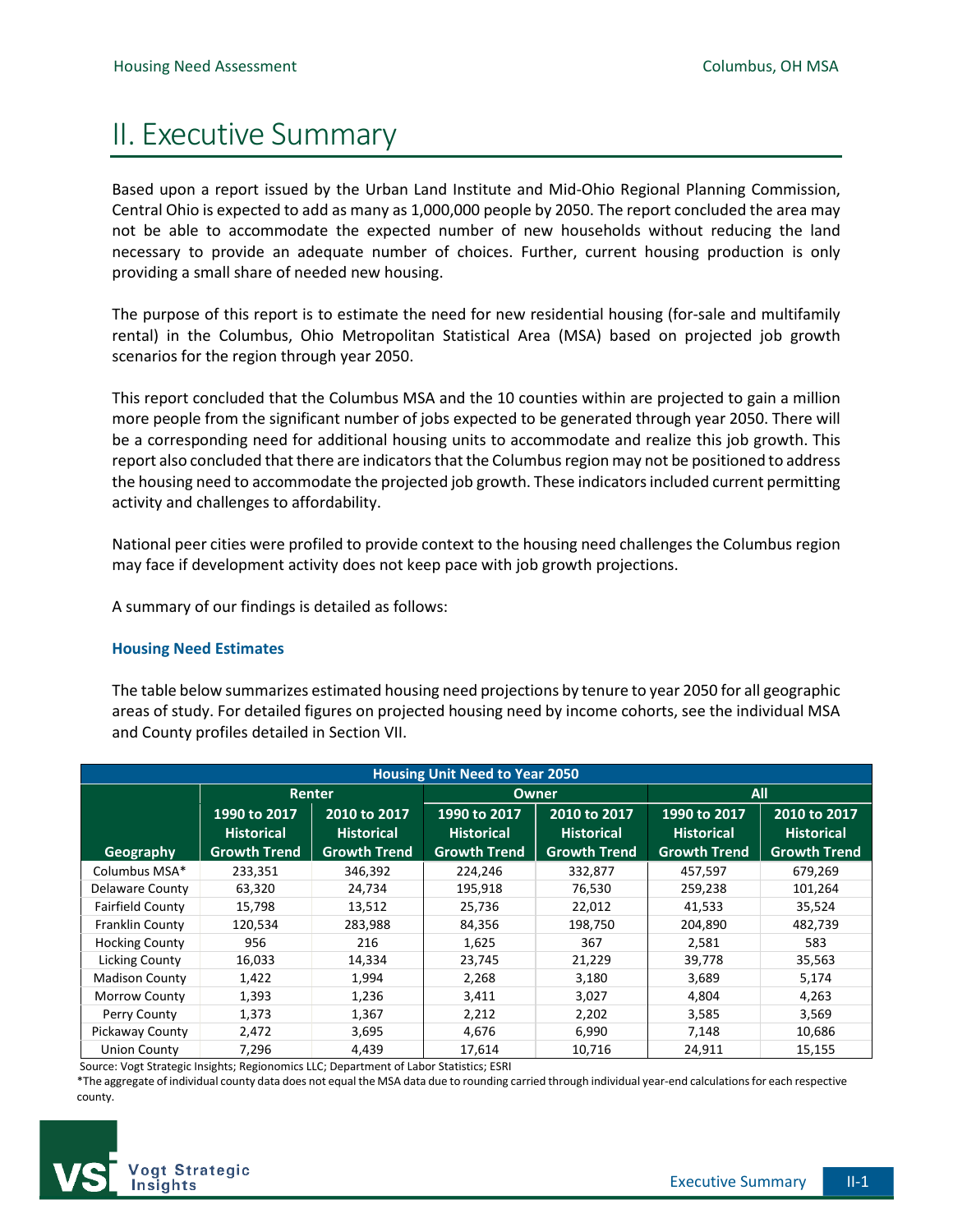### **Building Permit Trends**

The following chart details historical building permits from 1990 to 2017 and the yearly job additions projected in the Columbus MSA to year 2050 under two compounded annual job growth scenarios (see Section VII for each individual county):



Source: Vogt Strategic Insights; Regionomics LLC; Department of Labor Statistics; State of the Cities Data Systems (SOCDS)

In the preceding chart, the **green** growth trend bars assume a compounded annual job growth rate of 1.117%. This is the historical compounded annual job growth rate in the Columbus MSA from 1990 to 2017. The **red** growth trend bars assume a compounded annual job growth rate of 1.543%. This is the historical compounded annual job growth rate in the Columbus MSA from 2010 to 2017.

Clearly, if historical building permit activity continues, the Columbus MSA will **not** meet the housing need based on the anticipated job growth projections through year 2050. In the Columbus MSA, the yearly average number of building permits from 1990 to 2017 was 10,205 (single-family and multifamily permits). If considering the time period from 2010 to 2017, the Columbus MSA averaged 7,077 building permits per year. Based on our job growth projections, the Columbus MSA will average 14,300 to 21,227 new jobs every year through year 2050. This further highlights the inadequate housing development in the Columbus MSA to meet the housing need that will be generated by new jobs added to the region over the next three decades. **Based on our estimates, permitting activity needs to increase two- to three-fold to meet the projected housing need over the next several decades.**

The following chart details the change in employment and reported permits issued in the Columbus MSA from 1990 to 2017.

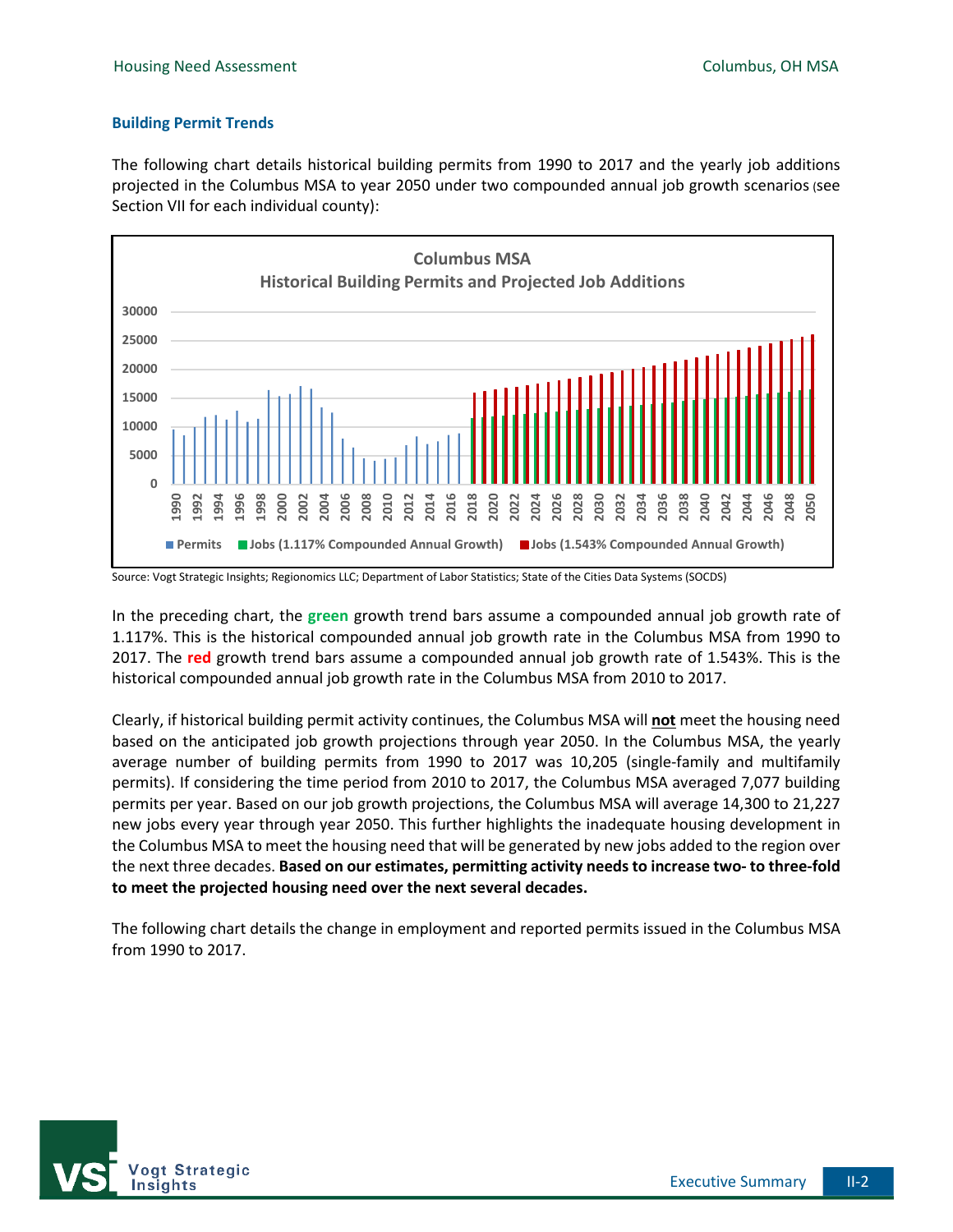

Source: Vogt Strategic Insights; Regionomics LLC; Department of Labor Statistics; State of the Cities Data Systems (SOCDS)

Within the Columbus MSA, the aggregate change in seasonally adjusted employment from 1990 to 2017 was 276,221 while the number of permits reported in the Columbus MSA during this same time period was 276,169. This is a deviation of less than 0.1%. **Based on the historical employment growth and permitting activity in the Columbus MSA from 1990 to 2017, the job growth to housing need ratio assumption to year 2050 is one-to-one (1:1).** 

## **Affordability**

A factor that impacts a region's ability to provide the housing to meet job growth expectations is affordability.

The chart on the following page details the compounded annual growth rates for home sales (years 2012 to 2017) and median household incomes (years 2010 to 2017) for the Columbus MSA and the 10 counties that comprise the MSA.

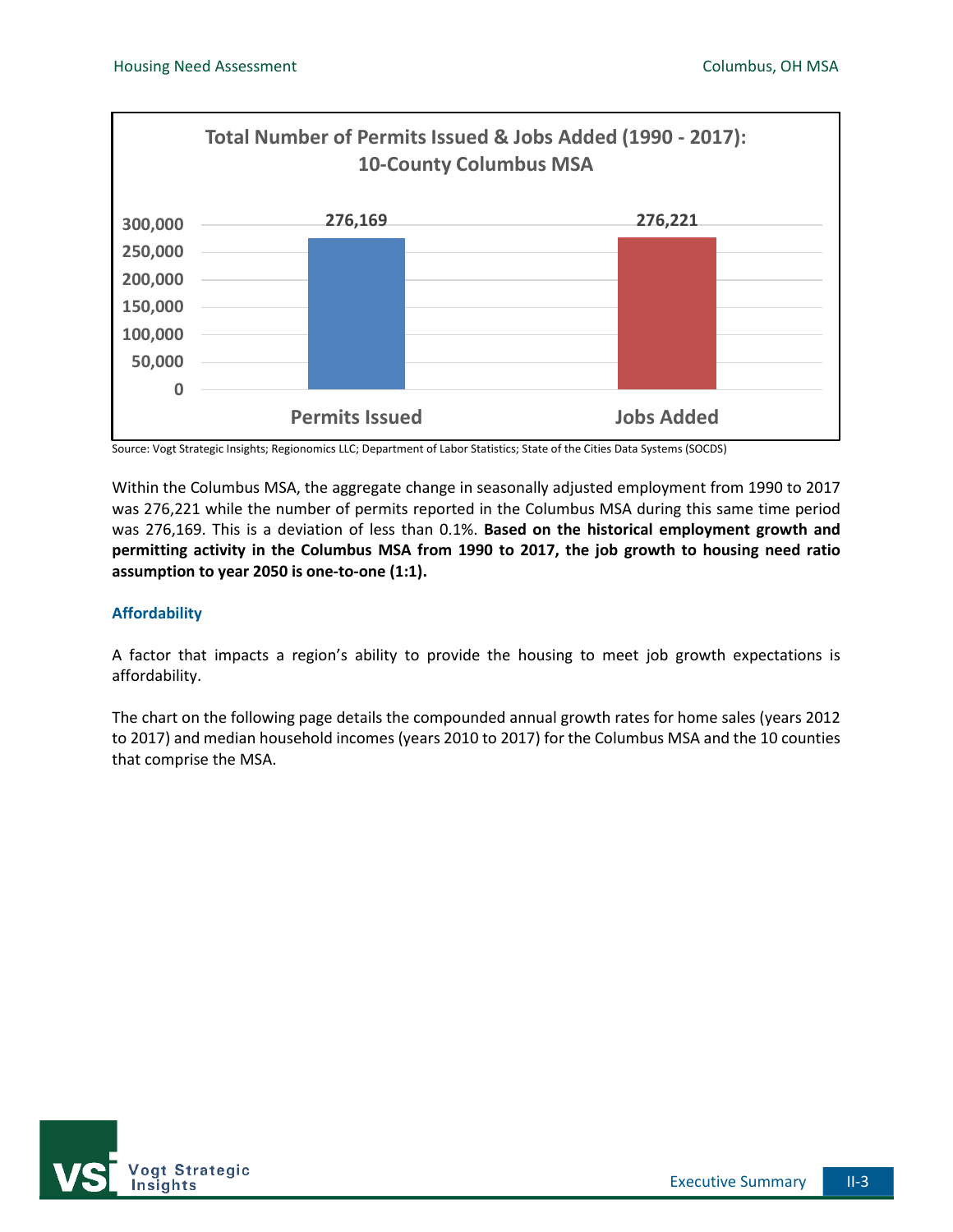

Source: U.S. Census; Vogt Strategic Insights; American Community Survey (ACS); ESRI; Urban Decision Group; Redfin

Within all geographic areas of study, the increases in median home sale prices have far outpaced the median household income growth. **In the Columbus MSA, the compounded annual growth rate in home price is nearly five times the compounded annual growth rate in the median household income.** These trends will further exacerbate affordability housing challenges in the Columbus region and will limit the Columbus market from realizing job growth projections.

#### **National Comparable Cities**

We have compared Central Ohio permitting activity to other peer regions. VSI case studied three national MSAs that have relative socioeconomic similarities to Central Ohio. The three national MSAs evaluated are Austin, Charlotte and Nashville (see the charts on the following page).